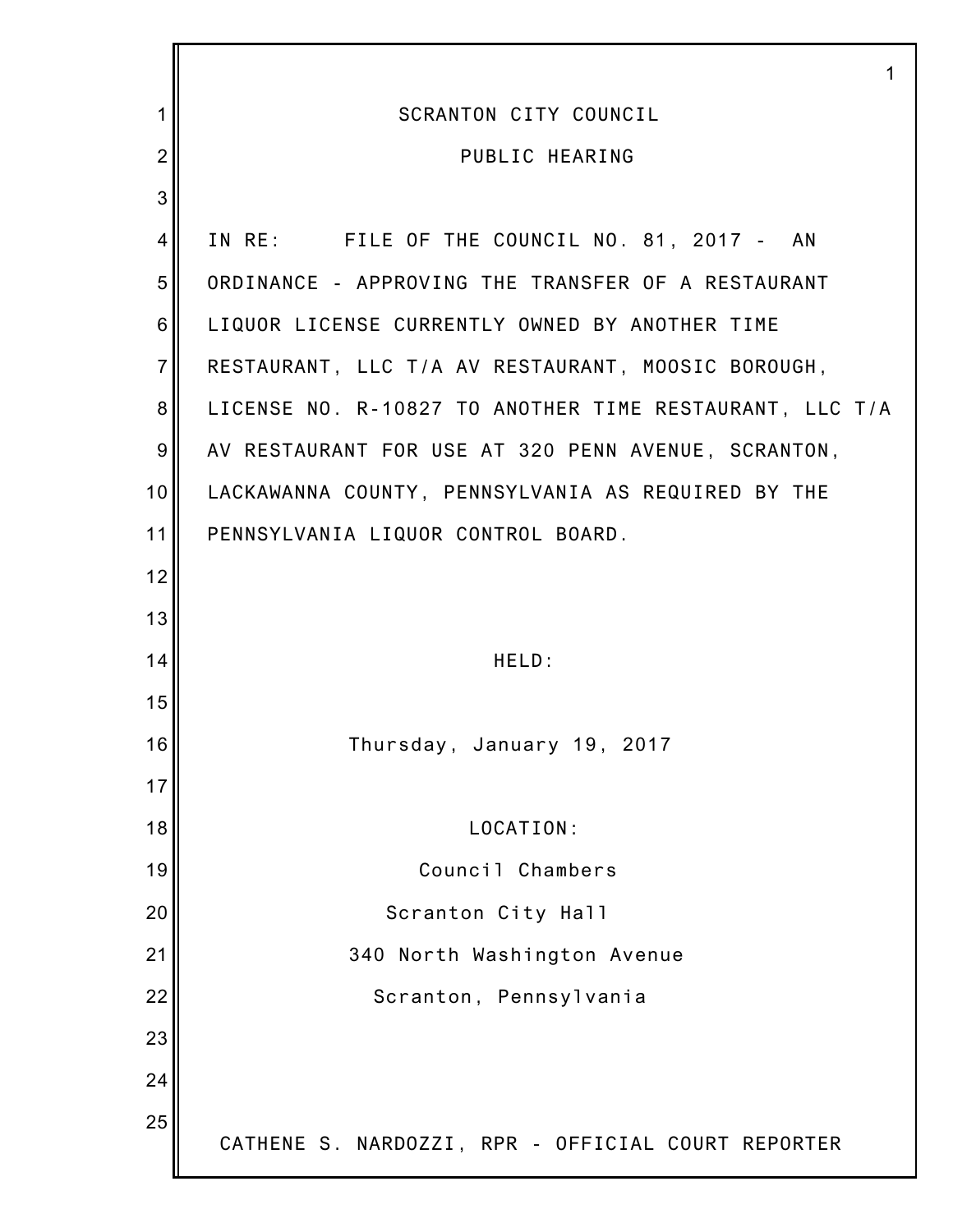| 1               |                                     |
|-----------------|-------------------------------------|
| $\overline{2}$  | CITY OF SCRANTON COUNCIL:           |
| 3               |                                     |
| $\overline{4}$  | JOSEPH WECHSLER, PRESIDENT          |
| 5               | PATRICK ROGAN, VICE-PRESIDENT       |
| 6               | WAYNE EVANS                         |
| $\overline{7}$  | WILLIAM GAUGHAN                     |
| 8               | TIM PERRY<br>(Not Present)          |
| 9               | LORI REED, CITY CLERK               |
| 10              | KATHY CARRERA, ASSISTANT CITY CLERK |
| 11              | AMIL MINORA, SOLICITOR              |
| 12              |                                     |
| 13              |                                     |
| 14              |                                     |
| 15              |                                     |
| 16              |                                     |
| $17$            |                                     |
| 18              |                                     |
| 19              |                                     |
| 20              |                                     |
| 21              |                                     |
| $\overline{22}$ |                                     |
| 23              |                                     |
| 24              |                                     |
| 25              |                                     |
|                 |                                     |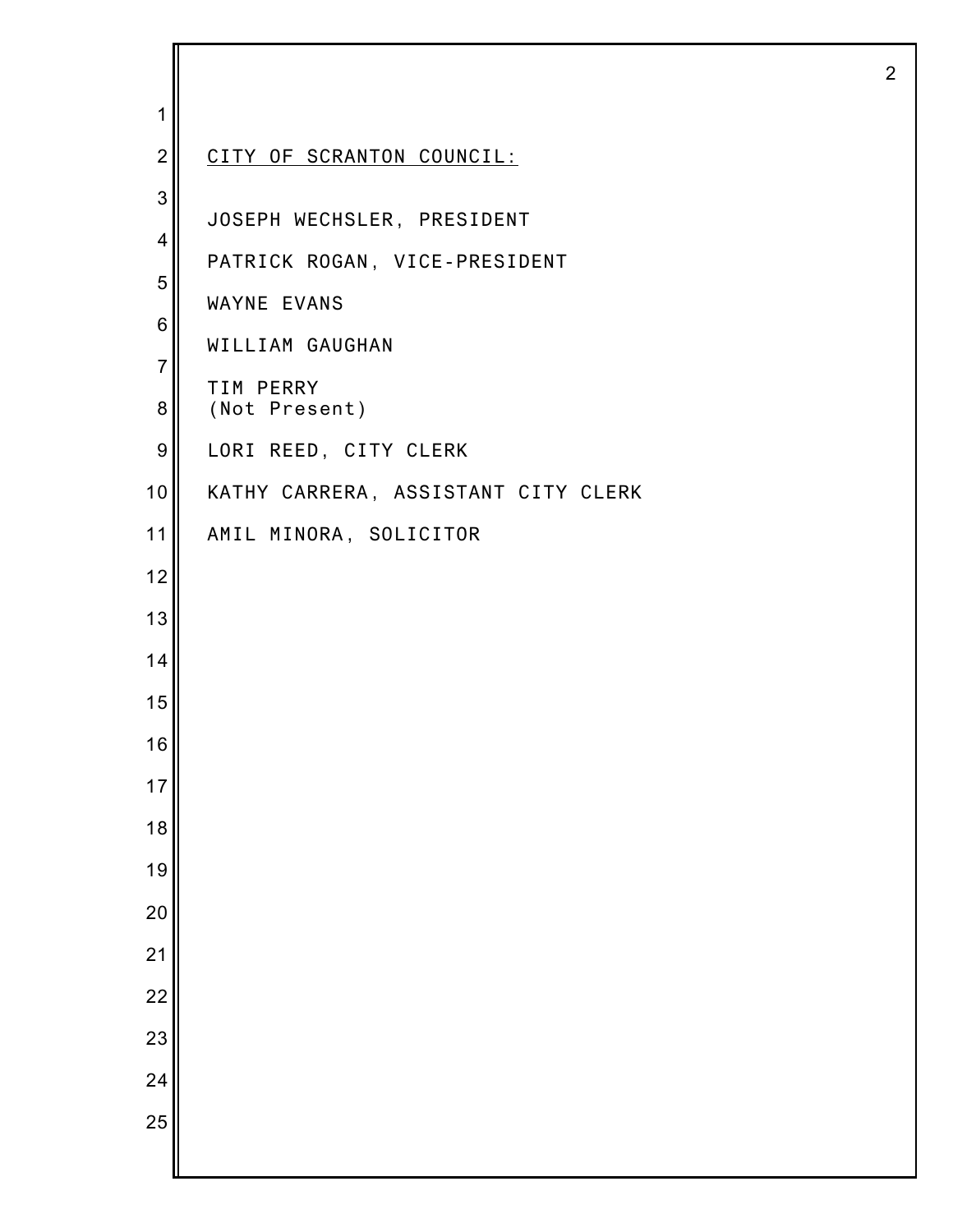|                | 3                                            |
|----------------|----------------------------------------------|
| 1              | MR. WECHSLER: I'd like to call this          |
| $\overline{2}$ | public hearing to order. Roll call, please?  |
| 3              | MS. CARRERA: Mr. Perry. Mr. Rogan.           |
| 4              | MR. ROGAN: Here.                             |
| 5              | MS. CARRERA: Mr. Evans.                      |
| 6              | MR. EVANS: Here.                             |
| $\overline{7}$ | MS. CARRERA: Mr. Gaughan.                    |
| 8              | MR. GAUGHAN: Here.                           |
| 9              | MS. CARRERA: Mr. Wechsler.                   |
| 10             | MR. WECHSLER: Here.                          |
| 11             | MS. REED: The purpose of said                |
| 12             | public hearing is to hear testimony and      |
| 13             | discuss the following: FILE OF THE COUNCIL   |
| 14             | NO. 81, 2017 - AN ORDINANCE - APPROVING THE  |
| 15             | TRANSFER OF A RESTAURANT LIQUOR LICENSE      |
| 16             | CURRENTLY OWNED BY ANOTHER TIME RESTAURANT,  |
| 17             | LLC T/A AV RESTAURANT, MOOSIC BOROUGH,       |
| 18             | LICENSE NO. R-10827 TO ANOTHER TIME          |
| 19             | RESTAURANT, LLC T/A AV RESTAURANT FOR USE AT |
| 20             | 320 PENN AVENUE, SCRANTON, LACKAWANNA        |
| 21             | COUNTY, PENNSYLVANIA AS REQUIRED BY THE      |
| 22             | PENNSYLVANIA LIQUOR CONTROL BOARD.           |
| 23             | MR. WECHSLER: Is there anyone here           |
| 24             | to give testimony this evening? Let the      |
| 25             | record show there is no one. This public     |
|                |                                              |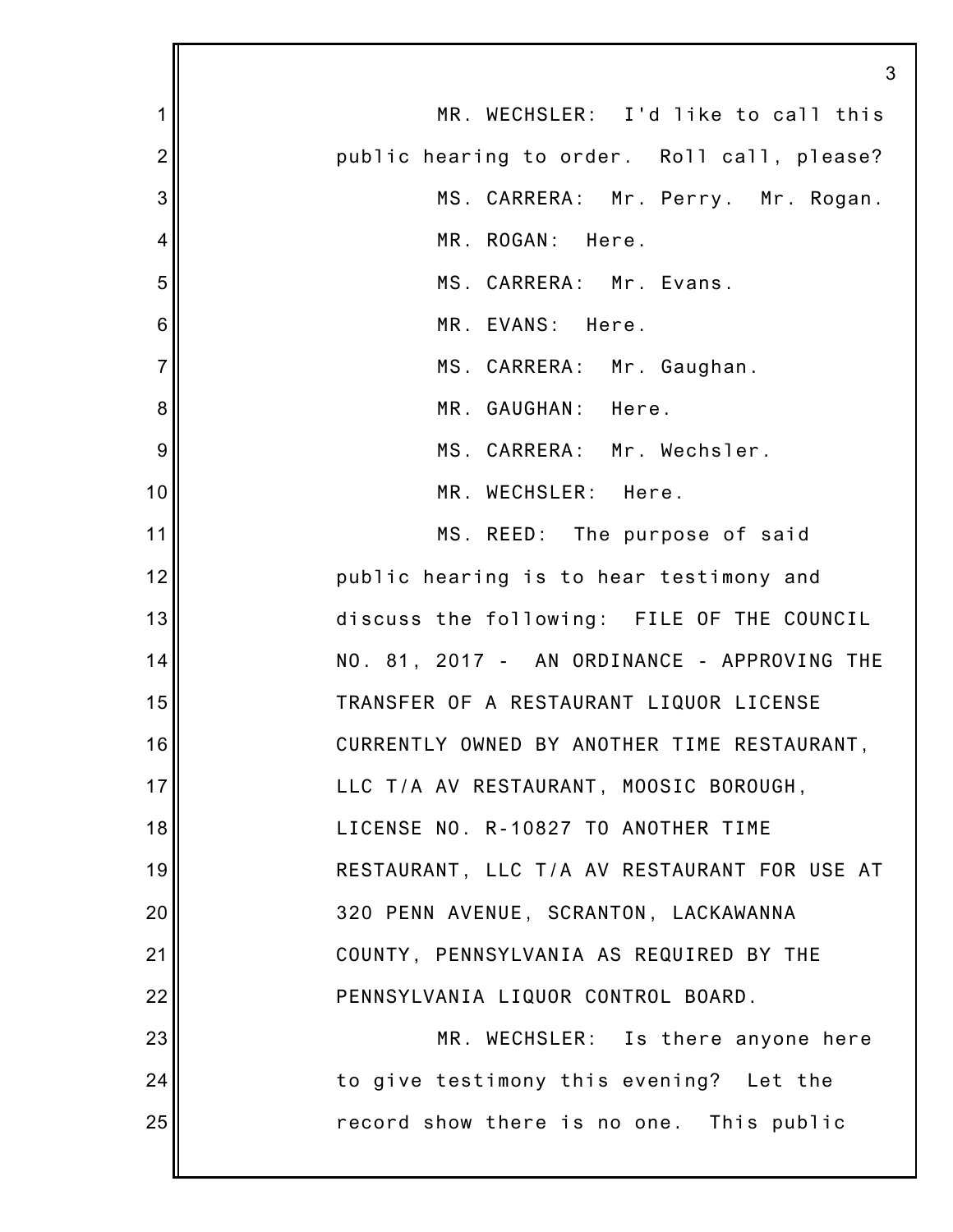|                         | $\overline{\mathbf{4}}$ |
|-------------------------|-------------------------|
| $\mathbf{1}$            | hearing is adjourned.   |
| $\mathbf 2$             |                         |
| $\mathfrak{S}$          |                         |
| $\overline{\mathbf{4}}$ |                         |
| 5                       |                         |
| $\,6$                   |                         |
| $\overline{7}$          |                         |
| $\bf 8$                 |                         |
| 9                       |                         |
| 10                      |                         |
| $11$                    |                         |
| 12                      |                         |
| 13                      |                         |
| 14                      |                         |
| 15                      |                         |
| 16                      |                         |
| 17                      |                         |
| 18                      |                         |
| 19                      |                         |
| 20                      |                         |
| 21                      |                         |
| $\overline{22}$         |                         |
| 23                      |                         |
| 24                      |                         |
| 25                      |                         |
|                         |                         |